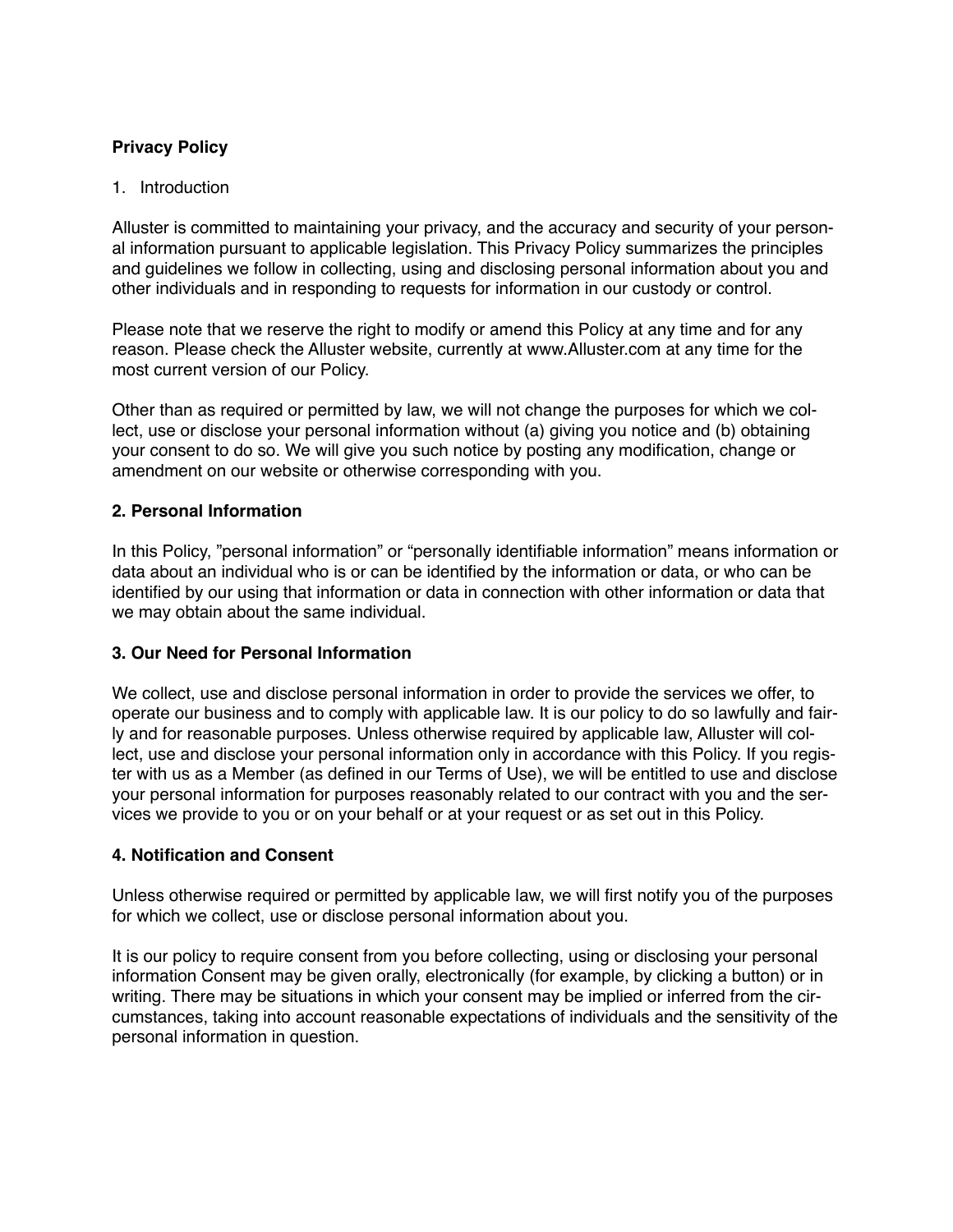If you register with us as a Verified Member, we will advise you of this Policy. If you object to any of your personal information being collected, used or disclosed as described in this Policy or as otherwise required or permitted by law, you should not register with us as a Verified Member.

It is our policy to obtain only as much personal information as is required for the purposes identified or as otherwise required or permitted by law.

Once you have provided personal information to us, your continuing to do so and to deal with us with knowledge of this Policy will be considered by us to confirm your ongoing consent to our collection, use and disclosure of your personal information in accordance with this Policy unless and until you advise us otherwise.

### **5. Third Party Web Sites**

Third party web sites are governed by their own privacy statements and not by this Policy. Third party sites may also be subject to the laws of different countries where requirements and obligations to you are different. Alluster has no control over and is not responsible for the privacy practices or the content of third party web sites, third party referrals or web site links.

#### **6. How and Why We Collect Personal Information**

#### *Required Information*

To open and maintain an Account (as defined in our Terms of Use), we require that you provide us with the following information.

your company's name; your first and last name; your e-mail address; a password; your website information. IP Address/Computer Information

We may collect the Internet address (IP address) of the computer or device you use to access your Alluster Account, as well as information about the computer or device you use, such as the CPU identifier or hard disk identifier, in order to analyze trends, administer the site, improve site performance, gather broad demographic or user profile information for aggregate use, and to help detect or prevent fraud, illegal activity or unauthorized transactions.

### *Information About You From Third Parties*

In order to detect or prevent fraud, illegal activity or in order to assist us in investigating suspected violations of our Terms of Use, we may collect and disclose personal information from and to third parties. We may conduct a credit check or obtain a consumer report on you from a credit bureau or consumer reporting agency for identification verification and collection purposes.

Alluster, at its sole discretion, reserves the right to suspend or terminate an Account or decline a transaction based on information obtained from third parties.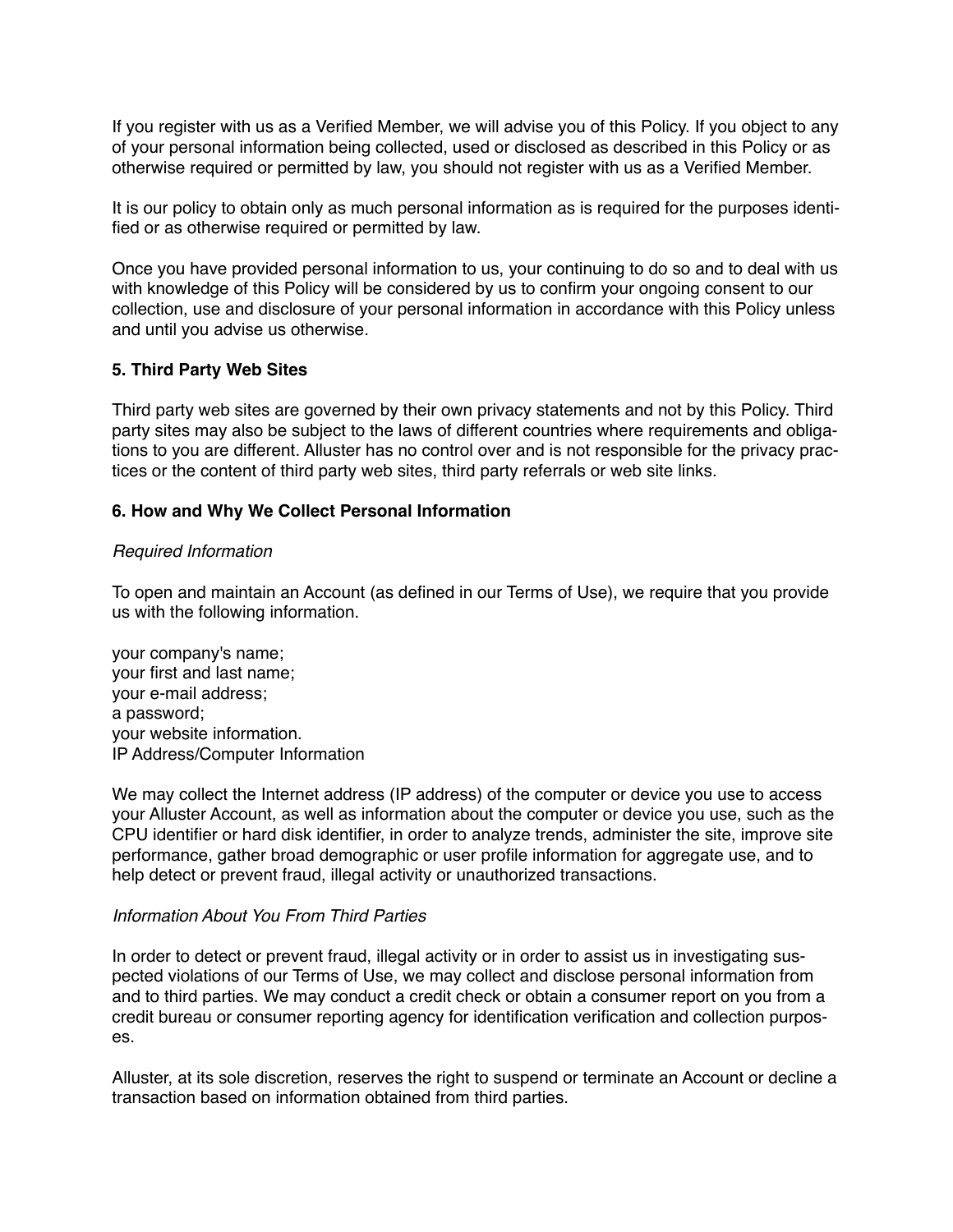### *Web Site Traffic Information*

Because of the way that World Wide Web communication standards work, when you arrive at or leave the Alluster website, our servers automatically receive the Web address of the site that you came from or are going to. We also collect information on which pages of our Web site you visit while you are on the Alluster website, the type of browser you use and the times you access our Web site. We use this information only to try to understand our Members' preferences and user profiles better and to manage the load on our servers, so as to improve our service and your experience with Alluster. We may use the services of a third party to collect and analyze click stream or other user data. In such cases, we may then tie the data from such third party to your personal information stored by us internally.

## *Our Use of "Cookies"*

"Cookies" are small files of data that reside on your computer and allow us to recognize you as a Alluster customer if you return to the Alluster site using the same computer and browser. We send a "session cookie" to your computer if and when you log in to your Account by entering your e-mail address and password. These cookies allow us to recognize you if you visit multiple pages in our site during the same session, so that you don't need to re-enter your password multiple times. Once you log out or close your browser, these session cookies expire and no longer have any effect.

Most browsers allow you to turn off cookies. If you want to know how to do this please look at the help menu on your browser. However, switching off cookies will severely restrict your ability to use the Alluster site.

## Customer Service Correspondence and Phone Calls

If you send us correspondence, including e-mails and faxes, we retain such information in the records of your Account. We will also retain customer service correspondence and other correspondence from Alluster to you. We retain these records in order to measure and improve our customer service, and to investigate potential fraud and violations of our Terms of Use. We may, over time, delete these records if permitted by law and will destroy or render them anonymous once there is no legal or business purpose for retaining them.

In addition, your phone calls to and from us will be monitored and/or recorded for quality assurance, training and security protection purposes.

### *Questionnaires, Surveys and Profile Data*

From time to time, we offer optional questionnaires and surveys to our Members for such purposes as collecting demographic information or assessing Members' interests and needs. The use of the information collected will be explained in detail in the survey itself. If we collect personal information from our Members in these questionnaires and surveys, the Members will be given notice of how the information will be used prior to their participation in the survey or questionnaire.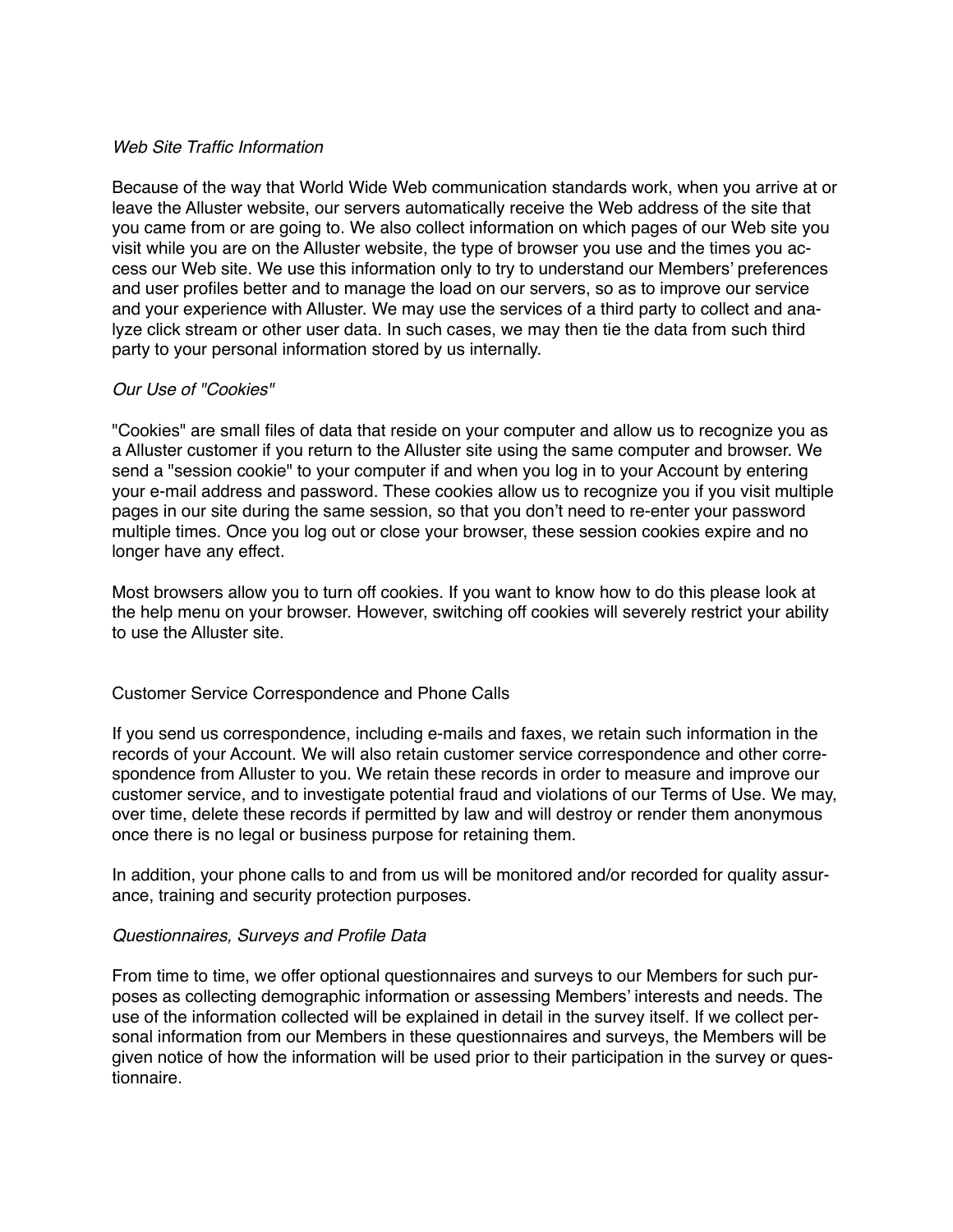Alluster will not sell or rent any of your personal information to third parties.

Alluster will not share any of your personal information with third parties except in the limited circumstances described below, or as required or permitted by applicable law, or with your express permission. These third parties, where possible, are limited by law or by contract from using personally identifiable information for secondary purposes beyond the purposes for which the information is shared.

We may share personal information with organizations that help us process the transactions you request, such as payment processing companies or credit card processing companies, or organizations that verify and validate your identification and financial information, or that help protect our Members' transactions from fraud, such as sharing your credit card number with a service that screens for lost and stolen card numbers. We may also share personal information with organizations that provide support for our internal operations, including, without limitation, contact centre support service providers and server and database service providers, so that we may fulfill our obligations to you.

In order to detect or prevent fraud, illegal activity or in order to assist us in investigating possible instances of fraud, illegal activity or suspected violations of our Terms of Use, we may disclose personal information to third parties where we believe it is reasonable to do so.

We disclose personal information to government agencies, court or law enforcement personnel in response to applicable legislation or regulations, or to any subpoena, warrant, court order, levy, attachment, order of a court-appointed receiver or other comparable legal process, including subpoenas from private parties in a civil action. We reserve the right to cooperate with legal authorities having actual or potential jurisdiction over us.

We may disclose personal information to your agent or legal representative (such as the holder of a power of attorney that you grant, or a guardian appointed for you).

We may disclose personal information to third party service providers who manage various marketing programs or promotional initiatives on our behalf or who provide us with demographic information.

As with any other business, it is possible that Alluster in the future could amalgamate or merge with or be acquired by another company. If such an acquisition occurs, the successor company would have access to personal information maintained by Alluster, including customer account information, but would continue to be bound by this Policy unless and until it is amended as described in this Policy.

### 7. Our Contacts with Alluster Customers

We communicate with users on a regular basis via e-mail to provide and assist in requested services, and we also communicate by phone to resolve customer complaints or investigate suspicious transactions. We use your e-mail address to confirm your opening of a Alluster Account, to send information about important changes to our products and services, and to send notices and other disclosures required by law. Generally, Members cannot opt out of these communications, but they will be primarily informational in nature rather than promotional.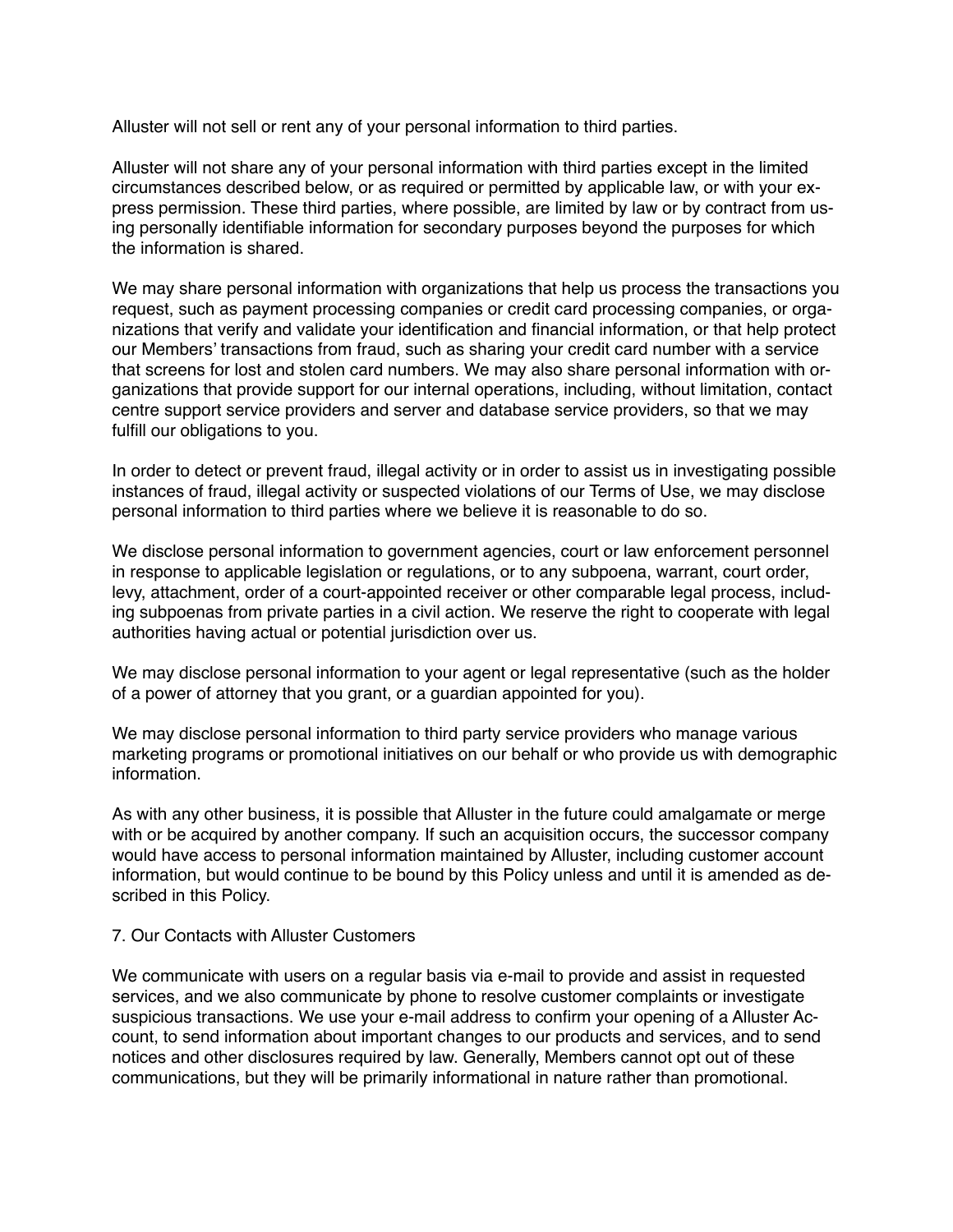### 8. Information Security and Protection

Alluster is committed to handling your personal information with high standards of information security. We restrict access to your personally identifiable information to employees who need to know that information in order to provide products or services to you. We maintain physical, electronic and procedural safeguards to guard your nonpublic personal information.

We protect your information from error, loss, and unauthorized access. Our employees who have access to your information are made aware of how to keep it confidential. Each employee must sign an agreement stating that maintaining confidentiality is a condition of employment with Alluster. All of your personal information is collected, used, and disclosed for business purposes only.

The security of your Alluster account also relies on your protection of your Alluster security identification. You may not share your password or Account with anyone. Alluster will never ask you to send your password to us in an e-mail, though we may ask you to enter this and other personal information on the Alluster website, which will always have a URL beginning with https:// www.Alluster.com

Any e-mail or other communication asking you to provide personal information via email, or linking to a website with a URL that does not begin with https://www.Alluster.com should be treated as unauthorized and suspicious and should be reported to Alluster immediately. If you do share your password or Account with a third party for any reason, including because the third party has promised to provide you additional services such as account aggregation, the third party will have access to your Account and your personal information, and you will be responsible for actions taken using your password or Account. If you believe someone else has obtained access to your security identification or password, please change it immediately by logging in to your account at www.Alluster.com and changing your Options settings, and also contact us right away.

We retain your personal information for as long as required to provide services to you. Following the end of any relationship we may have with you, your personal information will be retained for as long as is necessary for reasonable business or legal purposes, following which it will be securely destroyed or rendered anonymous. If we or you terminate your Account, we will mark your Account in our database as "Closed," but will keep your Account information in our database. This is necessary in order to investigate potential fraud, for instance by ensuring that persons who try to commit fraud will not be able to avoid detection simply by closing their Account and opening a new Account. However, if your Account is terminated, your personally identifiable information will not be used or disclosed by us for any further purposes, nor sold or shared with third parties, except as necessary to detect or prevent fraud and assist law enforcement, or as required by law.

### 9. Updating Your Information

You can review the personal information you provided us and make any desired changes to such information, or to the settings for your Account, at any time by logging in to your Account on the Alluster web site and changing your preferences in the Account Summary page of your Account.